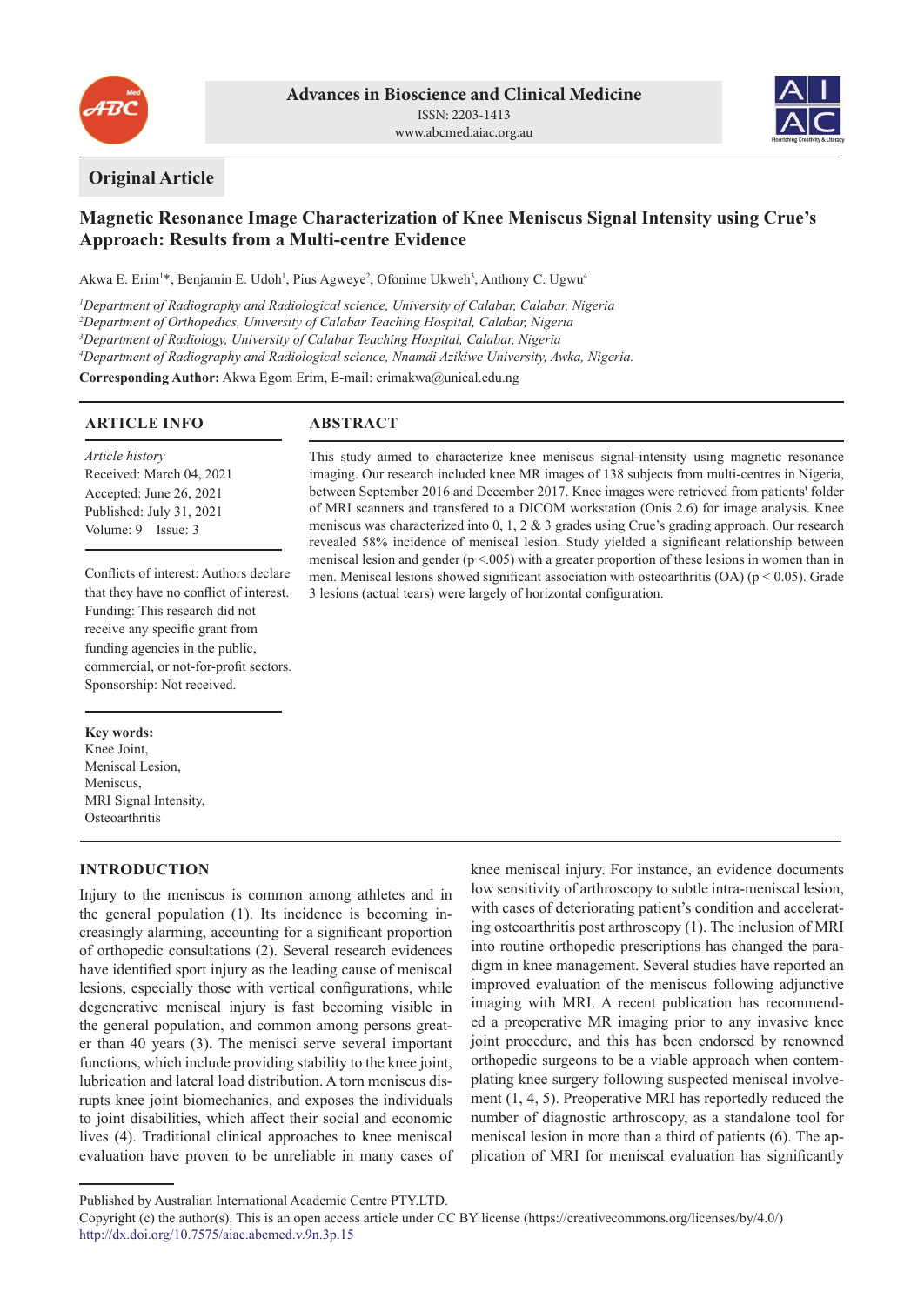transformed care for knee joint lesions and improved recovery. This is due to the inherent high tissue characterization of MRI, and its multi-planar and multi-parametric abilities. The MRI demonstrates an intact meniscus as a homogeneous low signal intensity structure having a triangular and bow-tie configuration on coronal and sagittal planes in all sequences, while meniscal lesions (degenerative and actual tear) is characterized with high signal intensity (7). However, only high signals intensity in contact with articular surfaces are indicative of actual meniscal tear [8], albeit, with high Positive Predictive Values (PPV), if high signal intensity area in contact with meniscal surfaces is obvious in at least two consecutive image slices (1).

An estimated 25,000 cases of meniscus injury is reported yearly in England, while in the USA, meniscal lesion accounts for a significant number of knee joint pathologies, with estimated 2million cases of arthroscopies performed yearly (9). This statistics is expected to precipitate studies around the meniscus globally. In Africa yet, research on the meniscus is scarce, and to the best of our knowledge, not a single study on knee joint disease processes in Nigeria, has underpinned the meniscus despite its roles in knee joint biomechanics and disease processes. The absence of comprehensive statistics in meniscal lesion suggests a gap in the management pathways for knee joint pathology in this region. From observation, there is lack of consistency in meniscal lesion interpretation by radiologists using MRI, as different grading and substandard methods are evident, to define and characterize the knee meniscus. This has the potentials to undermine the diagnostic yield of MRI, and poses difficulties to patient care and treatment outcomes. This study aimed to characterize meniscal signal intensity on MRI, and determine its association with common knee joint conditions, gender and age. In addition, investigators assessed consistency with defining and characterizing the meniscus in knee MRI reports.

## **MATERIALS AND METHODS**

#### **Research Design**

A cross-sectional retrospective design was used for this study. The study was conducted in two major Nigerian cities: Abuja and Port Harcourt, and image data of knee MRI and patients' reports were retrieved from the console of MRI scanners of the following facilities: Trans-view diagnostics (Port Harcourt), Georges, Port Harcourt and Medicaid Diagnostics in Abuja. We obtained **a**pproval from each facility under study. Investigators included Knee MR Images of adults, 20 years and above as high signal intensity from the popliteal vasculature may mimic meniscal lesion in children. Patient's data with history of surgery and implants was excluded from the study. Only MR image data demonstrating the meniscus with sections  $\leq$  5m, and cases with radiologists' reports were included in the study.

#### **Procedure and Data Synthesis**

Data was extracted from knee MRI images of patients between June 2016 and December 2017. Only images with standard protocols and sequences for Knee MRI were included. Image data obtained from patients' electronic folders were transferred to a DICOM workstation (Onis version 2.6) on a PC were personal details were anonymised and images analysed. The Crues' grading system was used to characterize MRI signal intensity of the meniscus, a criterion known as the "Two Slice Rule" was utilised to improve positive predictive value (PPV). It asserts that, in order to describe a meniscal lesion as tear, the MRI high signal intensity should interact with articular surfaces in not less than two contiguous slices in all three planes, otherwise, such high signal intensity is termed as intra-meniscal lesion. A radiologist with 10 years' experience in cross-sectional imaging, classified the knee meniscus into three categories. The meniscus having focal non-articular high signal intensity on MRI was classified as Crues' grade 1 lesion. Linear or horizontal high signal intensity area not contacting any articular surface described Crues' Grade 2 lesion. Abnormal (high) signal intensity extending across a large portion of the meniscus, and communicating with at least one surface of the meniscus, was classified as Grade 3 meniscal lesion, which is actual meniscal tear. We further grouped the high signal intensities into two: intra-meniscal lesion (grades 1 and 2) and actual meniscal tear (grade 3). Actual meniscal tear (grade 3) was classified based on their injury patterns (morphology) into vertical, oblique and horizontal grade 3 lesions. Patient's information including demographics and clinical details were retrieved for analysis.

#### **Statistical Analysis**

Measure of agreements for the presence and absence of meniscal lesion between MRI meniscal reports and investigators' grading were estimated using kappa coefficient which values were interpreted as poor  $(k = 0)$ ; slight  $(k = 0.0-2.0)$ ; fair (k = 0.2–0.40); moderate (k = 0.41-0.60); excellent  $(k = 0.61 - 0.8)$ ; and near perfect as  $(k = 0.81 - 1.00)$ . Descriptive statistics was performed for subjects' demographics (age). Knee meniscal grades (1, 2 and 3) were grouped and presented in Bar charts. The frequency table was used to present the proportion of different configurations of actual meniscal tear (Crues' grade 3 lesion), and for consistency of grading system and description of lesion anatomical location. Data were analysed using the Chi-square test to determine meniscal lesion association with MRI report, indication, gender and age. Statistical analysis was performed using the Statistical Package for Social Sciences (SPSS) software Version 21.0., and statistical significance was set a priori at  $p \leq 0.05$ .

### **RESULTS**

A total of 183 knee image data made up this study: 40% female and 60% male. Of this total, 58% had abnormal (high) meniscal signals, while 42% patients accounted for normal menisci. Of the cohort with high meniscal signal intensity (lesion), the medial meniscus accounted for 65% (35), surpassing the lateral (35%) by almost 2-fold (Figure 1). The number of grade 1 lesions in the group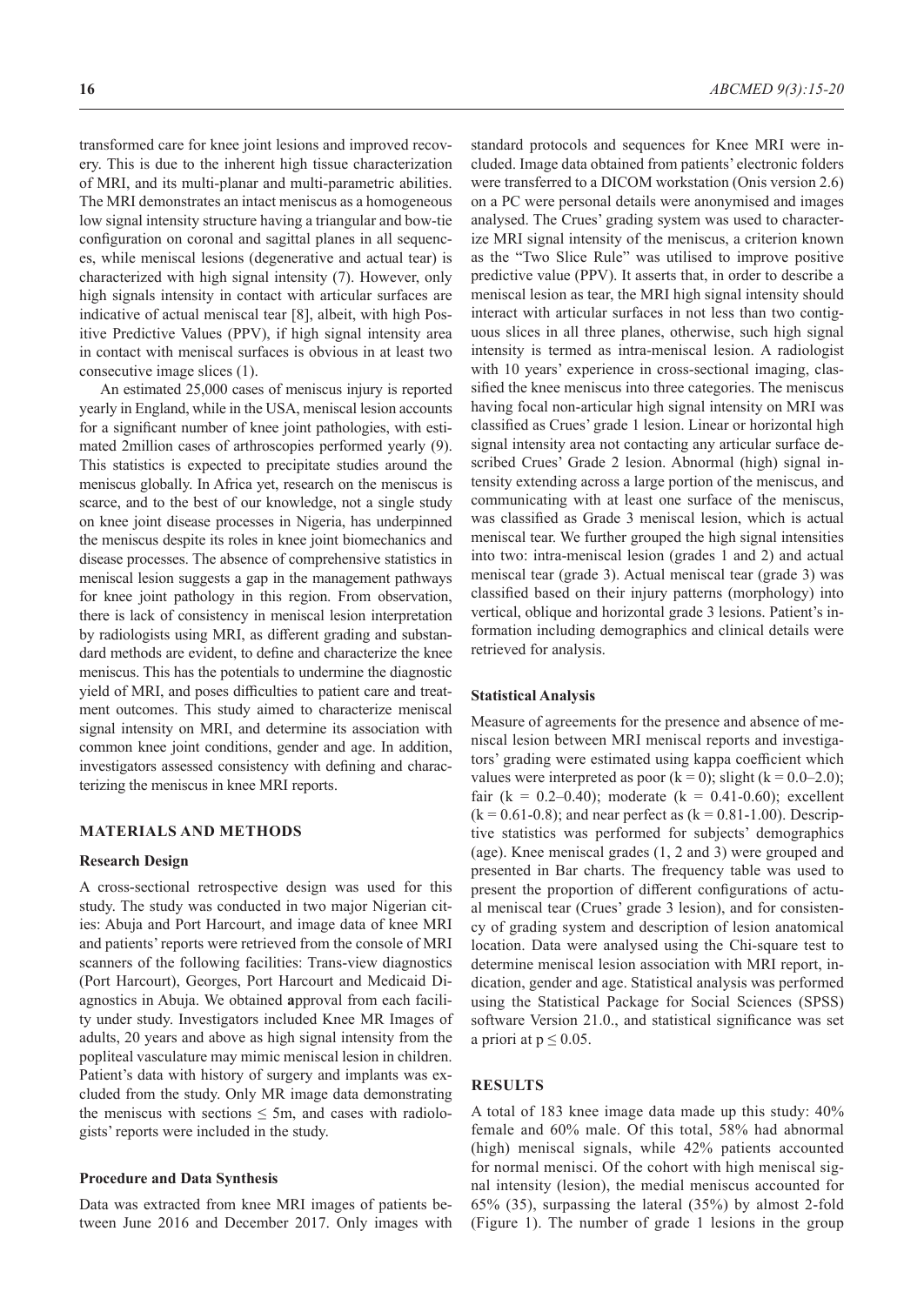with (abnormal signals (lesions) was 26, while grades 2 and 3 accounted for 37 and 17 of the total with high signal intensity respectively (Figure 2). The posterior horn of the medial meniscus had the highest frequency (49%) of abnormal MRI signal (high signal intensity) ( $p < 0.05$ ). The posterior horn of the lateral meniscus accounted for 23% followed by the anterior horn with about 12% in this cohort. Anterior horn of the lateral meniscus was 10% of the total with abnormal meniscal signal, while the mid-bodies of the medial and lateral menisci were 5% and 1% of the cohort with high signal intensity areas respectively(Figure 3). Meniscal lesion was more in women than in men (p  $\leq$ 0.05) (Table 1), and significantly associated with osteoarthritis (OA) and anterior cruciate ligament tear (ACL). Study showed a significant association between actual meniscal tear and age groupings with the category > 40 years having a higher incidence of this lesion than the younger population. Actual meniscal tear (Crues' grade 3 lesion was largely of horizontal configuration  $(58%)$  (p < 0.05) (Figure 4). Knee joint pain and sport injury (SI) were significantly associated with meniscal lesion ( $P < 0.05$ ) (Table 2). Excellent measure of agreement was reached for the presence and absence of meniscal lesions between Radiologists and investigators ( $k = 0.79$ ;  $p < 0.05$ ). About

**Table 1.** Pearson's Chi test of association between gender, meniscal lesion and osteoarthritis, age and meniscal lesion

| Pearson's chi test of association  | Value  | df | D     |
|------------------------------------|--------|----|-------|
| Gender * Meniscal Lesion           | 128.00 |    | 0.000 |
| Gender & osteoarthritis            | 99.54  |    | 0.000 |
| Grade 3 lesion (actual tear) * Age | 148    |    | 0.000 |

**Table 2.** Pearson's Chi test of association between meniscal lesion and knee pathology

| Pearson's Chi test of<br>association between Meniscal lesion | Value | df                            | $\boldsymbol{p}$ |
|--------------------------------------------------------------|-------|-------------------------------|------------------|
| and knee pathology                                           |       |                               |                  |
| Meniscal Lesion * Bone Marrow Edema                          | 0.47  | 6                             | 0.490            |
| Meniscal Lesion * Posterior cruciate<br>ligament injury      | 0.83  | $\mathfrak{D}_{\mathfrak{p}}$ | 0.660            |
| Meniscal Lesion * Anterior cruciate<br>ligament injury       | 16.61 | $\overline{1}$                | 0.011            |
| Meniscal Lesion * osteoarthritis                             | 11.01 | -1                            | 0.001            |
| Meniscal Lesion * Knee pain                                  |       | 34                            | 0.001            |
| Meniscal Lesion * Sport Injury                               | 76.50 | 34                            | 0.001            |

**Table 3.** Showing if MRI Reports indicate segments with meniscal lesion

|       | <b>Frequency</b> | Percentage $(\% )$ |
|-------|------------------|--------------------|
| Yes   | 41               | 50.25              |
| No    | 39               | 49.75              |
| Total | 80               | 100                |

48% of reports of the meniscus with high signal intensity areas adopted a combination of more than one grading methods from radiologists. About 49.8% of reported knee MR images did not indicate affected segment of the meniscus (Table 3), leaving 50.25% with reports clearly stating affected meniscal segment.



**Figure 1.** Grade 3 meniscal high signal intensity area (lesion) with a horizontal configuration at the posterior meniscus



**Figure 2.** Frequency of lesion in the medial and lateral menisci



**Figure 3.** Distribution of meniscal grade types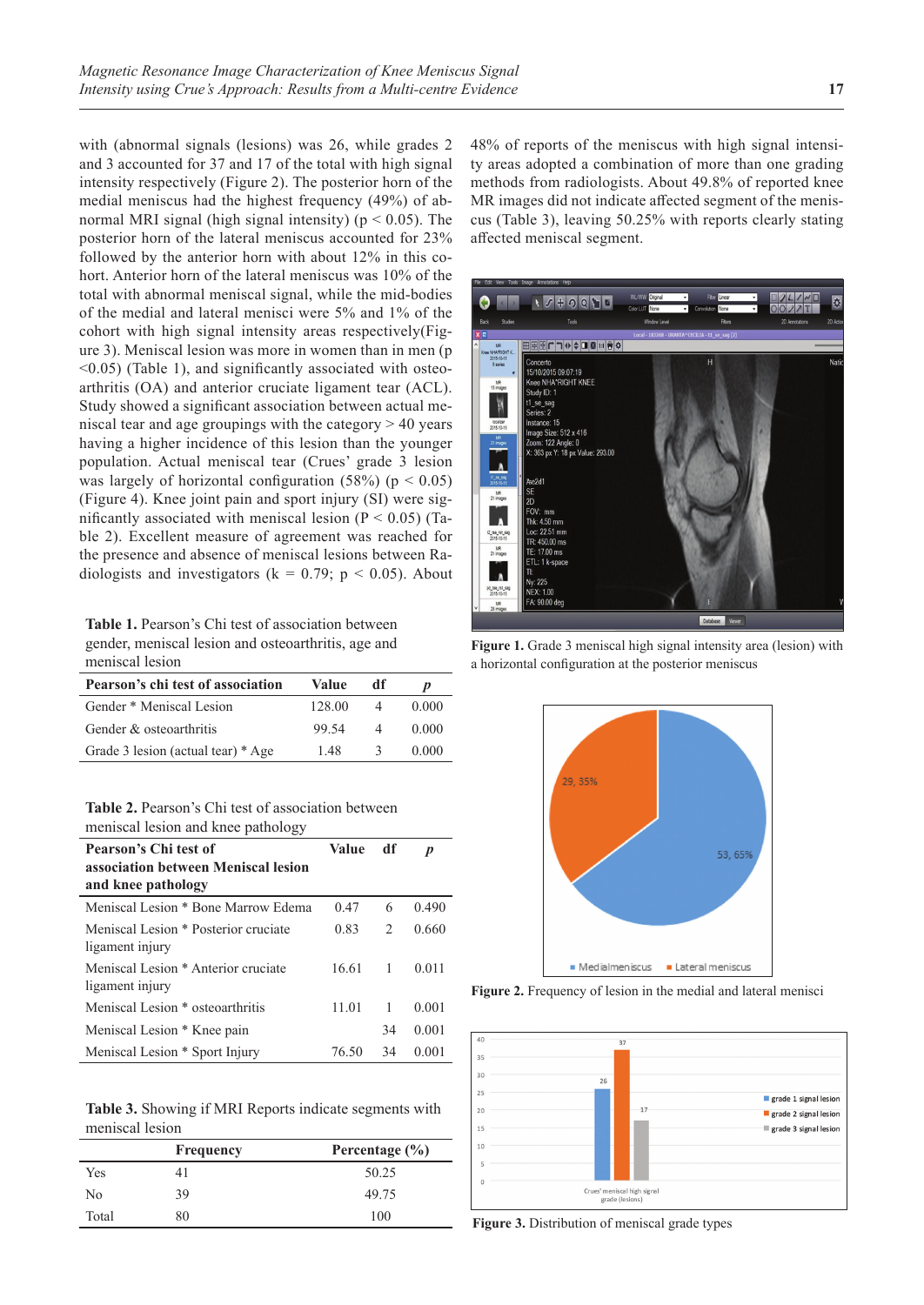





**Figure 5.** Proportion of meniscal lesion (high signal areas) by anatomical segments



**Figure 6.** Meniscus descriptions according to radiologists' reports

#### **DISCUSSION**

Magnetic Resonance Imaging (MRI) has received the endorsements of renowned orthopedic surgeons as an invaluable tool for investigating the meniscus (5). The current study provides an evidence of signal intensity characterization of the meniscus with MRI from a multi-centre data in Nigeria. In this study, we sought to determine meniscal lesion incidence, age- and gender-based impacts on meniscal lesion, as well as the association between meniscal lesion and other knee joint disease processes. High meniscal signal intensity (lesion) was present in 80 of the 138 patients,

which is a proportion, about 58% of the entire sample, while 58 patients had intact meniscus (Figure 1). The number of normal meniscus in our study was lower than that reported by Nada and Anijeed, (5). Such differences may have resulted from racial, genetic composition, environmental disparities and sampling technique. In the cohort with high meniscal signal intensity (lesion), the medial meniscus accounted for 65% (35), surpassing the lateral (35%) by almost 2-fold (Figure 2). This outcome is similar to a recent evidence, and is reported to result from the wider surface area of the medial meniscus, which increases propensity for tear especially at the posterior horn (10). Crues' grade1 lesion was present in 33% of meniscus with abnormal MRI signal (high), whereas grade lesion yielded 49% of abnormal MRI. This result was similar to that reported by Rao et al. (10). In their study, grade-2 meniscal lesion accounted for 43% of the patients with meniscal involvement, and was the most prevalent lesion type. Our research reveals that Crues' grade 3 MRI lesion represented 21% of the cohort with meniscal lesion contrary to a similar work by Rao et al. (10), who stated grade 3 meniscal lesion as the category with the highest frequency. This disparity is however, unsurprising, as factors including race, environmental and genetic composition may underlie such variation. Nonetheless, according to Karanjot et al. (11).

If a patient manifests clinical signs of meniscal disorder, then signal grade 3 lesion, may be likely in a significant proportion of lesions reported as grade-2 signal lesion in low-resource settings where most MRI scanners are of lowfield category. While many studies have paid little attention to intra-meniscal lesion, a study has argued that cracks or degenerative changes to the meniscus have the potential to progress to actual meniscal tear by creating a tip-associated strain-stress concentration capable of causing meniscal tissue damage, especially of the horizontal configuration (12, 13, 14). This point emphasizes the need to reevaluate suspected high meniscal signal intensity and its potentials to deteriorate knee joint kinematics. Meniscal segment with the highest proportion (39, 49%) of meniscal leison was the posterior horn of the medial meniscus. This was followed by the posterior horn of the lateral meniscus, which accounted for about 23% of the total number with meniscal lesion. Lesion incidence in the posterior horn was significantly more than the other segments. The anterior horn of the medial meniscus recorded about 12% of meniscal lesion, while the anterior horn of the lateral meniscus counterpart was 10% of the total number with meniscal lesion (Figure 3). The results of the current study corroborate the findings of Crues et al. (15). In their study, the posterior horns accounted for 57% compared to the 16% involving the anterior horn. The mid-body of the medial meniscus and the lateral meniscus were the least, being 5% and 1% respectively. Findings were similar to a study conducted in India by Karanjot et al. (11). The results of the current study corroborate the findings of Crues et al. (15). In their study, the posterior horns accounted for 57% compared to the 16% involving the anterior horn. These results, however, are not unlikely as the medial meniscus is seen to bear more weight, especially at the posterior horn which happens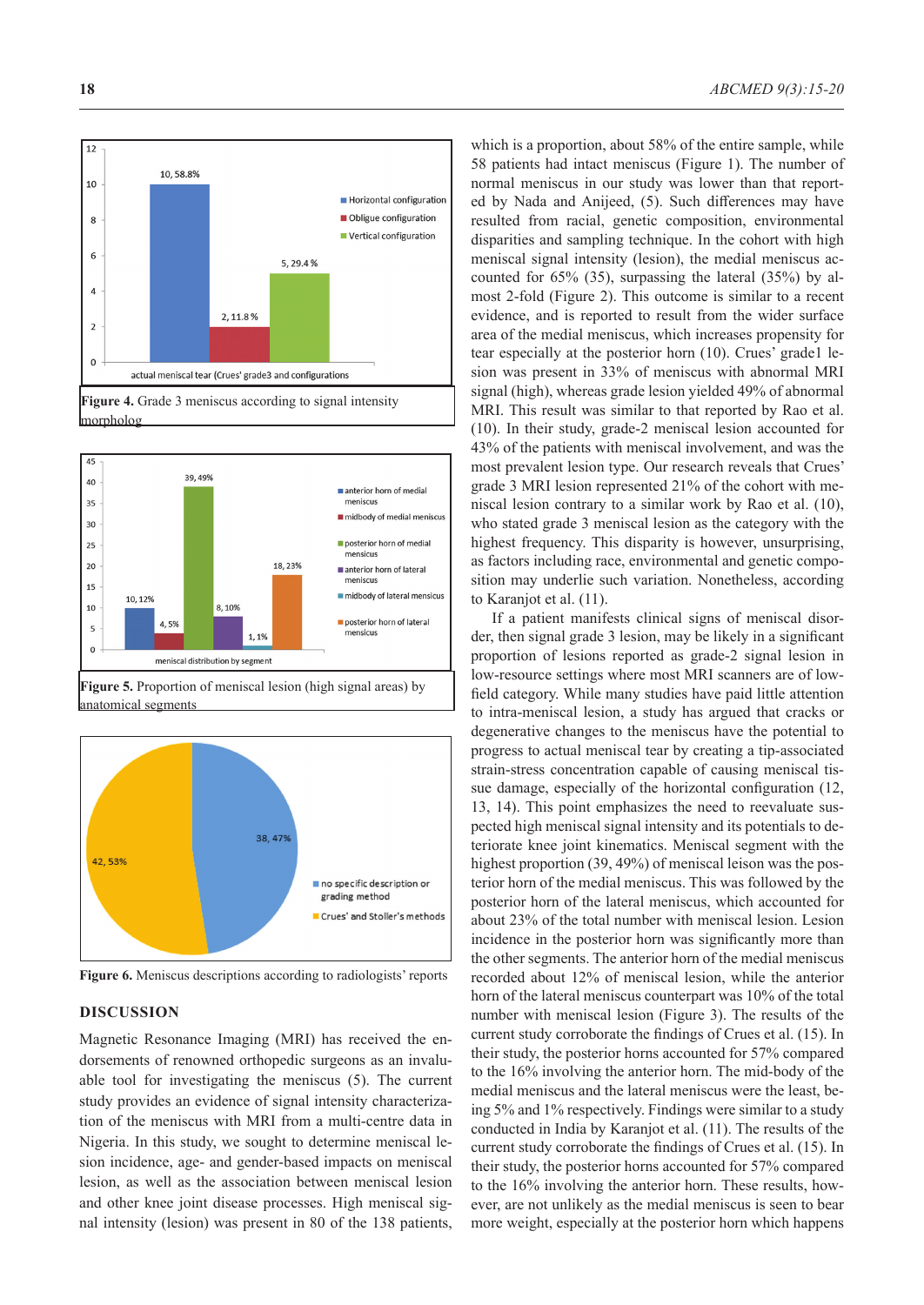to be the widest segment (16). In addition, the posterior horns of both menisci are relatively less mobile compared to the midbody and anterior horns, and since they bear more weight, have wider dimension and lower collagen-proteoglycans composition, they are more prone to injury (17).

Recent publications have reported an increase in meniscal lesion incidence to at least six in every 1000, with male gender having almost a 3-fold preponderance compared to female (2, 14, 18). Our yield in this regard was in discordance as, results revealed a higher proportion of meniscal lesions in female than in male which is in agreement with a study by Chiang et al. (19). In addition, we obtained a similar gender-specific impact when we compared the proportion of meniscal lesion in gender in the cohort with osteoarthritis (OA) (table 1.0). Studies have underpinned some factors in meniscal lesion, which include genetic composition, load-bearing posture in women and tissue-water composition (MRI T2 value) at the posterior horn, which is higher in female than male, independent of age. In addition, fibro-chondrocyte composition have been identified in women in higher proportions compared to men. Higher incidence of meniscal lesion in women have been linked to this parameter (19). In a similar study, Klaus et al. [4], noted a higher prevalence of meniscal lesion in female to be linked with Leptin and some other Adipocytokines. We observed a significant association between meniscal lesion and OA in our investigation, in consonant with studies conducted by Eglund et al. (20).

Meniscal lesion incidence did not quite increase with age as it was fairly even across age grouping in the present study. Nonetheless, we found a significant difference in incidence between these groups when our comparison was limited to actual meniscal tear (grade 3 lesion) with the group greater than 40 years having a higher incidence of this lesion than the younger population. Interestingly, our yield is unsurprising, as studies have highlighted increased MRI T2 values with age. Findings clearly indicate increased tear vulnerability with age, and changes may be attributable to several age-related factors, which include a reduction in proteoglycans-water composition and other physiologic aging processes (19). Based on available evidences, the mechanism of injury has a lot to do with age, lifestyle and work-related activities, which affect meniscal lesion, its extent and morphology (21). A study (22) has shown significant associations between meniscal lesion and other knee joint conditions. Our research did not substantiate such associations with Posterior Cruciate Ligament (PCL) tears, bone marrow edema and Baker's cyst (BC). However, OA and anterior cruciate ligament (ACL) tear showed a significant association with meniscal lesions in consonant with previous studies. We found out that Crues' grade 3 lesion was largely of horizontal configuration (Figure 4), which explains why patients 40 year and above had significantly higher proportion than the younger group. This variation in tear morphology could influence treatment method and outcome (22). Our result also shows that longitudinal and oblique lesions, which were common in young patients, contributed just a little proportion to grade 3 lesions (Figure 5). This tells us that actual tears

(grade 3 lesions) were largely of a chronic mechanism than acute activities. Our findings agree with results from a similar study conducted by Englund et al. (20) in the US.

Amongst indications for knee MRI in the present study, knee joint pain and sport injury (SI) were found to be significantly associated with meniscal lesion (table 2). However, there have been several arguments as to whether meniscal lesion is associated with knee pains, or if such elicited pains result from other knee joint disease processes like OA, synovitis, anterior cruciate ligament (ACL) and posterior cruciate ligament (PCL) tear. Nonetheless, a study has underpinned meniscal lesion in painful knee joints (3). A few studies have shown that knee joint pains can result from meniscal lesion (3,22). However, some studies have reported such pains to emanate from degenerative knee joint processes. Another study has linked this pain to a particular segment of the meniscus with lesion. In their opinion, the outer zone, which is highly vascularized and innervated, is probably the region eliciting such pains, while the inner zone, which is sparsely vascularized, does not elicit pains when damaged. Damage to the meniscus is known to distort conversion of axial forces to hoop stresses and this affects the lateral distribution of these loads, and further increases axial contact pressure precipitating degenerative changes known to cause pains (23).

An excellent measure of agreement was obtained on the presence and absence of meniscal lesions between Radiologists views and findings from investigators. Albeit, in terms of classifying these lesions, we observed inconsistencies in meniscal signal characterization as different MRI signal intensity grading systems were used by different knee MRI reviewers . Albeit, in terms of classifying these lesions, we observed inconsistencies in meniscal signal characterization as different MRI signal intensity grading systems were used by different knee MRI reviewers. We observed that, out of 80 menisci with high signal changes in the present study, about 48% were reviewed and reported as meniscal lesion without a specific grading system for describing the meniscus (Figure 6), while the rest grading systems where not specific, but rather a mixture of more than one grading methods from radiologists reports. About 50% of these meniscal lesions were reported without indicating the affected segment of the meniscus (Table 3). Patient's recovery depends largely on image analysis of the meniscus, as clinical evaluation is not always specific and findings hardly correlate with patients' symptoms. From such observations in the current study, there is a dire need for a consensus on meniscal signal intensity and knee joint evaluation. This understanding alongside adaptation of sequences to improve meniscal assessment in this region would be of significance to patients, radiographers and orthopaedic surgeons.

#### **CONCLUSION**

The incidence of meniscal lesion from our multi-centre study was 58%, with significantly higher proportion of lesion seen in female than in male. The grade 3 lesions were largely of horizontal configuration, which associated with age, gender and osteoarthritis. Poor description and characterization of meniscus by radiologists was evident, and this suggests the